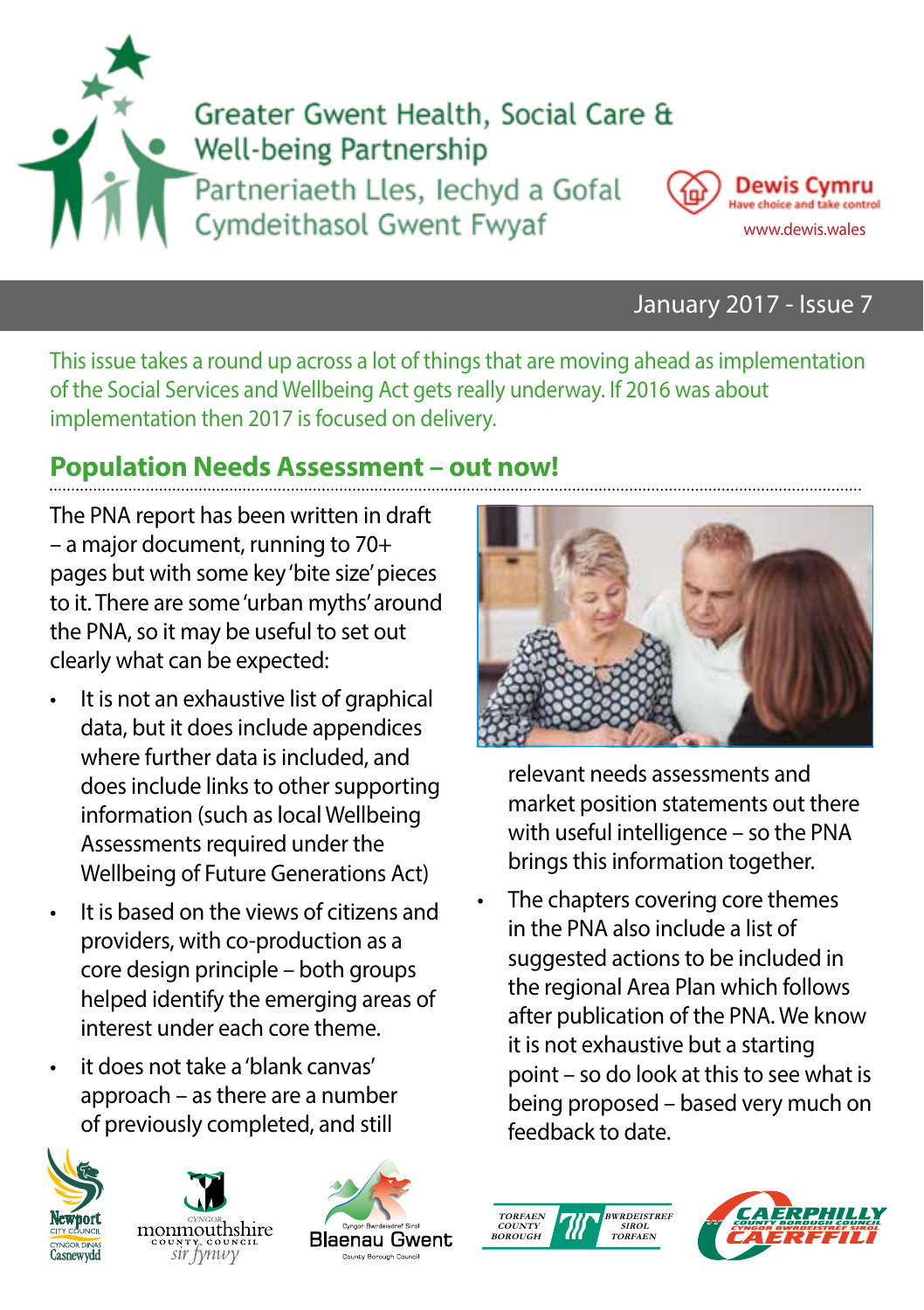#### *Continued:*

This PNA report now starts to go through formal approval process, to each local authority and ABUHB for their scrutiny, comment and sign off – starting with Newport at the end of January.

If you want to know more about the PNA process, then do please contact Phil Diamond on:

phil.diamond@torfaen.gov.uk

## **Regional Provider forums – talking points**



The November 2016 newsletter flagged up two regional provider workshops that went ahead on 23rd November at the New Cottage Dance Centre in Ystrad Mynach, and on 8th December at the Lysaght Institute in Newport. Both of these were well received, with topics covered including:

- Role of Social Care Wales (coming into being in April 2017)
- Wellbeing Outcomes (and national outcomes framework)
- Safeguarding (new responsibilities)
- Population Needs Assessment

The workshops also covered an overview of the SSWB Act, how to become more involved in the regional provider forum, and an opportunity to find out more about the Dewis citizen portal. Time

and opportunity was given for informal discussions and networking with some organisations bringing display stands.

70 people attended over the two half day events, from a wide spectrum of providers – in residential care, domiciliary care, third sector organisations, local authority staff and housing related organisations.

There was some good feedback on the day itself and immediately after, perhaps summed up by the comment send later in the day by someone attending one morning:

'I just wanted to thank you for the clear information you gave us this morning at the providers forum. I found the morning really useful, especially the workshops'.

To find out more about the regional provider forum meetings, please contact Claire Selmer on

**E** Claire.Selmer@torfaen.gov.uk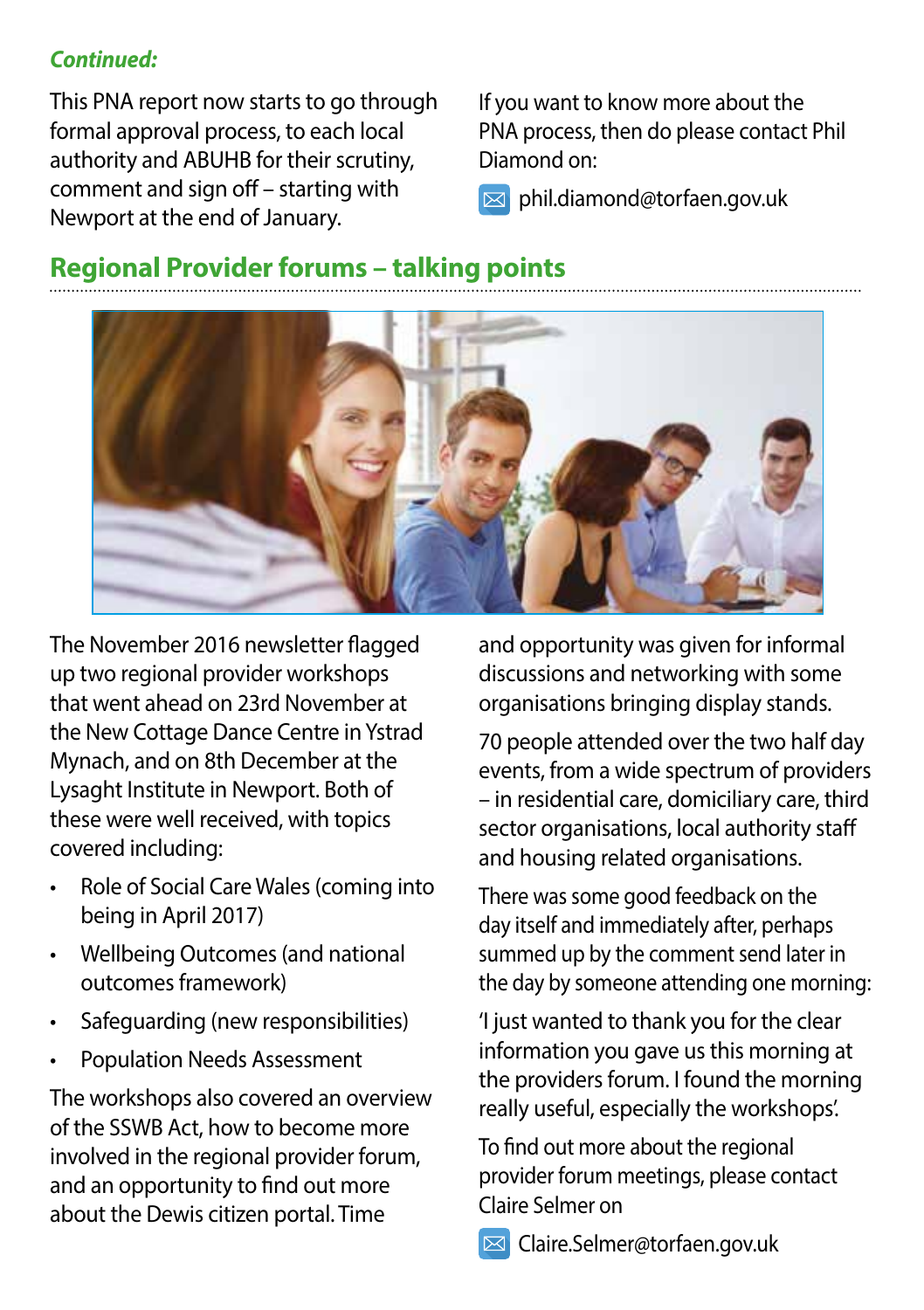## **Safeguarding – and safe delivery!**

The regional transformation team said farewell to Louisa Laurent, who has been the regional lead in relation to support for the Gwent Adult Safeguarding Board (GWASB), as she went on maternity leave on 15th December.

We were delighted to hear that Louisa was safely delivered of a baby boy, Oliver, on

27th December. Mother and baby are both doing well.

GWASB responsibility now continues under the joint business unit for Adult and Children's Safeguarding, hosted by Caerphilly. The business unit is headed by Melanie Roach, on:

 $\boxtimes$  roachmj@caerphilly.gov.uk

# **Model Partnership Agreement – joint commissioning of care home placements for older people**



The SSWB Act sets out, in Part 9, Partnership and Collaboration, a requirement for joint commissioning of care home placements for people

over 65, across health and social care. It further sets out an expectation for pooled budgets to support this.

As can be appreciated, this is quite a complex piece of work, and an important first step is to develop a Model Partnership Agreement (MPA). The Gwent region was selected by Wales Government and the National Commissioning Board (NCB) to be a pilot for this work. A task group has been set up, with representation and involvement from Heads of Service, finance, commissioning and legal services.

A tight time scale is in place for working with NCB and an external expect to get a draft agreement in place by early March 2017, with the aim for this to be taken out to workshops in each region of Wales – who will then need to develop their own specific regional arrangements for joint commissioning using the MPA as a basis.

For further information on the MPA timeframe, then please contact Mark Saunders on:

mark.saunders@torfaen.gov.uk